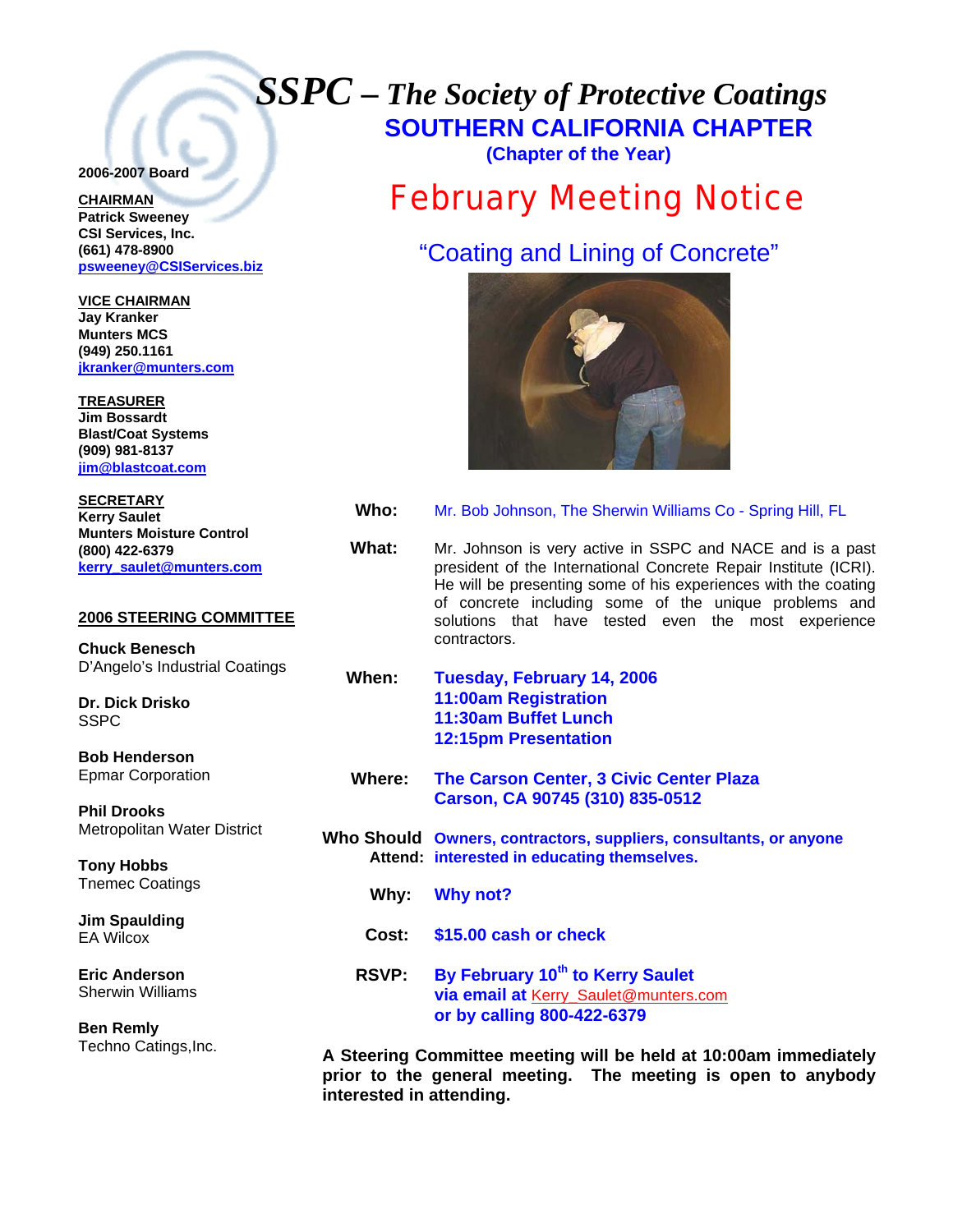## **SSPC – Southern California Chapter Sponsor List**

### **Blast/Coat Systems, Inc.**

**Jim Bossardt 909-483-4200 Fax: 909-483-4208 9823 Crescent Center Drive, Rancho Cucamonga, CA 91730 E-mail: [jim@blastcoat.com](mailto:jim@blastcoat.com) [http://www.blastcoat.com](http://www.blastcoat.com/)**



**Coating Specialist and Inspection Services, Inc. (CSI Services) Pat Sweeney 877.274.242 Fax: 661.775.7628 P.O. Box 801357, Santa Clarita, CA 91380 E-mail: [psweeney@CSIservices.biz](mailto:psweeney@CSIservices.biz) [http://www.CSIservices.biz](http://www.csiservices.biz/)**

**Corrosion Control Products Company**



**Jim Graham 310-532-9314 Fax: 310-532-1472 1480 West Artesia Blvd., Gardena, CA 90248-3215 E-mail: [jimg@ccpco.com](mailto:jimg@ccpco.com) [http://www.ccpco.com](http://www.ccpco.com/)**



### **Delta Pacific Builders, Inc.**

**Jim and Jeff Andrews (714) 891-9080 Fax: 714-897-0163 15552 Commerce Lane, Huntington Beach, CA 92649 E-mail: [floorman@deltapacific.com](mailto:floorman@deltapacific.com) <http://www.deltapacific.com/>**





**Hippwrap Containment**

 **Bill Meza & Abel Milligan (800) 362-4477 Fax: 858-541-1580 4070 Kearny Mesa Rd., San Diego, CA 92111 E-mail: [abel@hippwrap.com](mailto:abel@hippwrap.com) [http://www.hippwrap.com](http://www.hippwrap.com/)**



**J. Colon Coatings, Inc.**

J**oe Colon @ 909-989-6507 Fax: 909-989-1591 6047 Carol Ave., Alta Loma, CA 91701 E-mail: [jcolon9744@aol.com](mailto:jcolon9744@aol.com)**